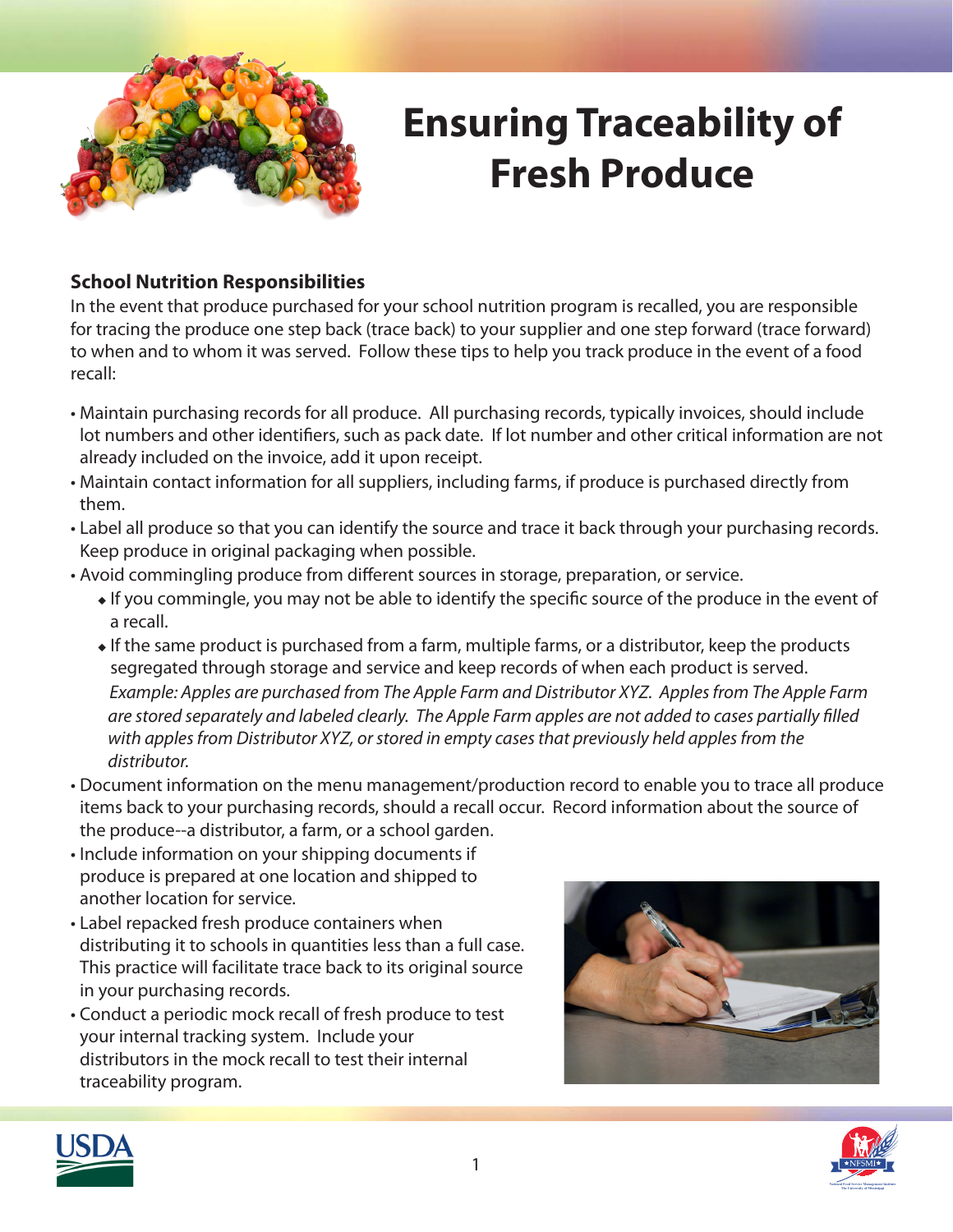

# **Ensuring Traceability of Fresh Produce, continued**

#### **School Gardens**

- Maintain a record of all produce received from school gardens that includes product/variety name, harvest date, and all persons involved in harvesting.
- Serve small quantities of produce from school gardens or a local farm to specific classes or grades to facilitate trace back. Do not commingle.  *Example: Do not mix lettuce from a local farm with lettuce from a local distributor during salad preparation.*

### **Distributor Responsibilities**

- Bids or procurement documents with distributors should include selection criteria to ensure the safety and traceability of fresh produce purchased by your school district. The distributor should meet the following criteria:
- Maintain records that are in compliance with the U.S. Bioterrorism Act of 2002. These records can be used to trace fresh produce one step back and one step forward. The following information should be recorded for each produce item:
	- $\triangle$  Supplier identity and contact information
	- Batch and lot number(s) for all produce items as they are received at the distribution facility and as they are shipped to customers. All produce that is repacked or has lot numbers changed must be traceable back to the original source.
	- Shipment dates when produce was received at the distribution facility, and when it was shipped to specific customers.
	- Contact information for all customers who receive produce.
- Ensure that any suppliers, such as packing houses and/or cooperatives, can trace back to the grower(s) in the event of a recall.
- Maintain audit documentation of Good Agricultural Practices from growers, or farms, if applicable.

### **Farm and Produce Cooperative Responsibilities**

Farmers are responsible for tracing product back to the specific field where it was grown. If produce cooperatives receive produce from multiple farms, they should keep records that allow traceback to specific produce from each grower to specific customers. Records typically include:

- 
- Harvest date Packing date
- Field identification **•** Shipping date
- 
- Harvesting personnel Customer records
-